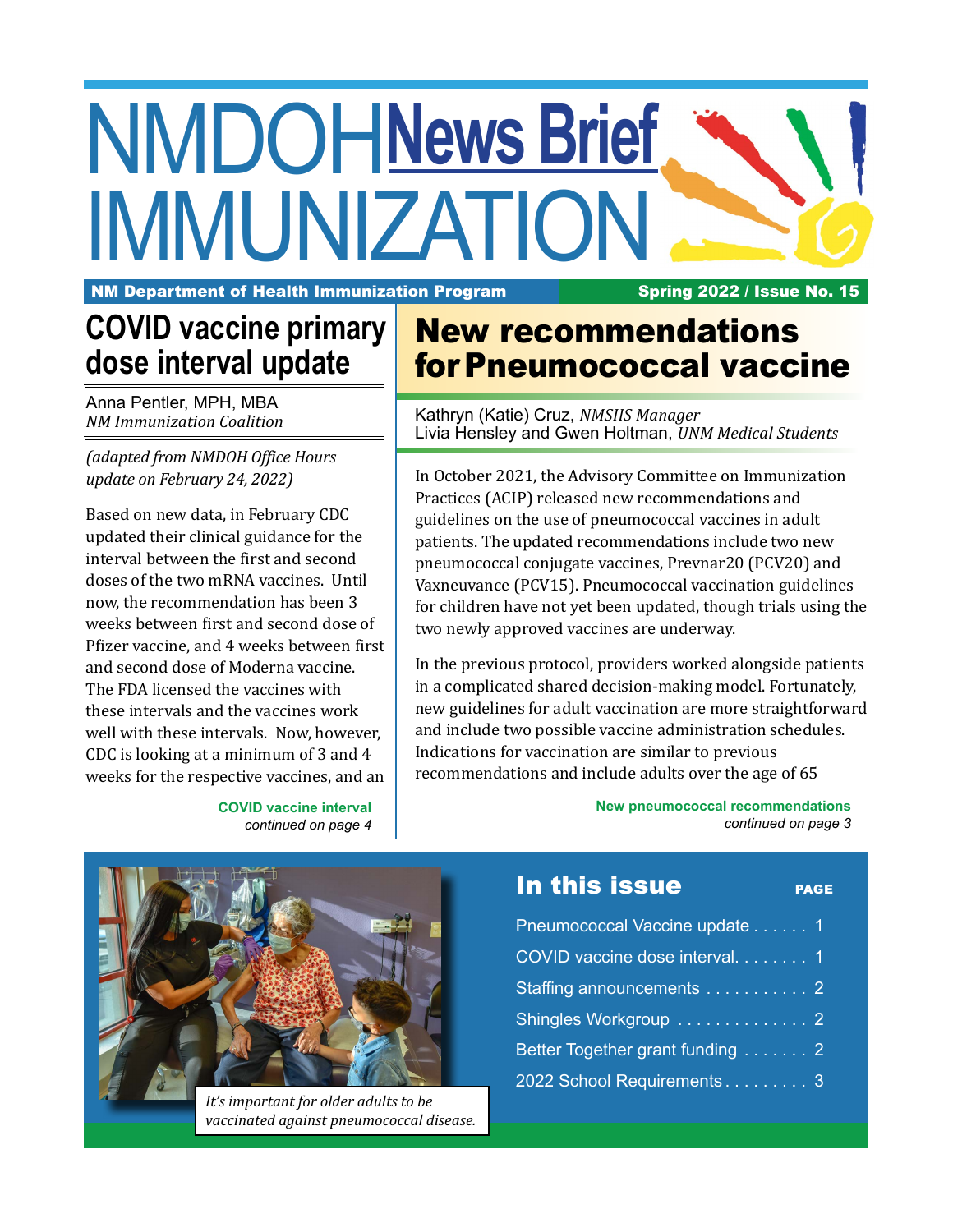### —2—

## *Staffing announcements* Immunization Program

Andrea Romero /*Immunization Program Manager*



We are thrilled to announce that Andrea has been selected to lead the Immunization Program. Her promotion became official on January 10. Andrea has a long history with the Program, having served as Finance Manager for eight years, and as Interim Program Manager on several occasions. During the pandemic,

her role expanded to serve as the Chief Financial Officer under the COVID-19 Vaccine Incident Command Structure to ensure that staffing and supply efforts are provided for COVID-19 vaccine efforts statewide.

Andrea has worked for State Government for 20 years and is looking forward to continuing her career with the Department of Health. She is especially looking forward to the next chapter in the Immunization Program—she is proud to work with such a hard-working team.

# **Shingles** Workgroup

The Immunization Program is reviving the Shingles workgroup



that originally was put together before the COVID-19 Pandemic. The group will meet in April to begin planning for efforts in Autumn. The Shingles workgroup will be led by Vaccine and Outreach Manager, Joelle Jacobs, and Public Health Associate, Catherine Campbell.

The Program is happy to bring back this effort on adult vaccines. Shingles, also known as zoster, is a viral disease that is characterized by a painful skin rash caused by the varicella-zoster virus. As routine check-ups and vaccine catch ups occur, it is the perfect opportunity to provide important messaging about this vaccinepreventable disease. For more information email [Joelle.Jacobs@state.nm.us](mailto:Joelle.Jacobs%40state.nm.us?subject=) or [Catherine.Campbell@state.nm.us](mailto:Catherine.Campbell%40state.nm.us?subject=).

## We are Better Together New Mexico

Audrey Herrera-Castillo *Momentum Santa Fe*

The Infectious Disease Bureau is working on a new, innovative project named Better Together. Under the leadership of Bureau Chief Dan Burke, Momentum Santa Fe LLC has been chosen to develop a community outreach program that has a resource center and grant program. Other members of the team include Andrea Romero, Immunization Program Manager, Edward Wake, CDC Public Health Advisor for the Immunization Program and Rebecca Baldonado, special projects coordinator.

The audience for the resource center is community-based organizations, helping them easily find COVID-19 vaccine information in one place. Emphasis is placed on reaching defined demographics and specific counties with low COVID-19 vaccination rates in New Mexico for vaccine access.

The other component is the grant program. Community based organizations throughout New Mexico are invited to submit their unique and innovative ideas on how to reach New Mexico residents with COVID-19 vaccine efforts and with accurate COVID-19 vaccine information. The grant is currently accepting applications, please visit [www.](http://www.bettertogethernm.com) [bettertogethernm.com](http://www.bettertogethernm.com) to learn more or email Audrey Herrera-Castillo at [audrey@](mailto:audrey%40momentumsantafe.com?subject=) [momentumsantafe.com.](mailto:audrey%40momentumsantafe.com?subject=)

Stay tuned—more information to come as the project is ongoing.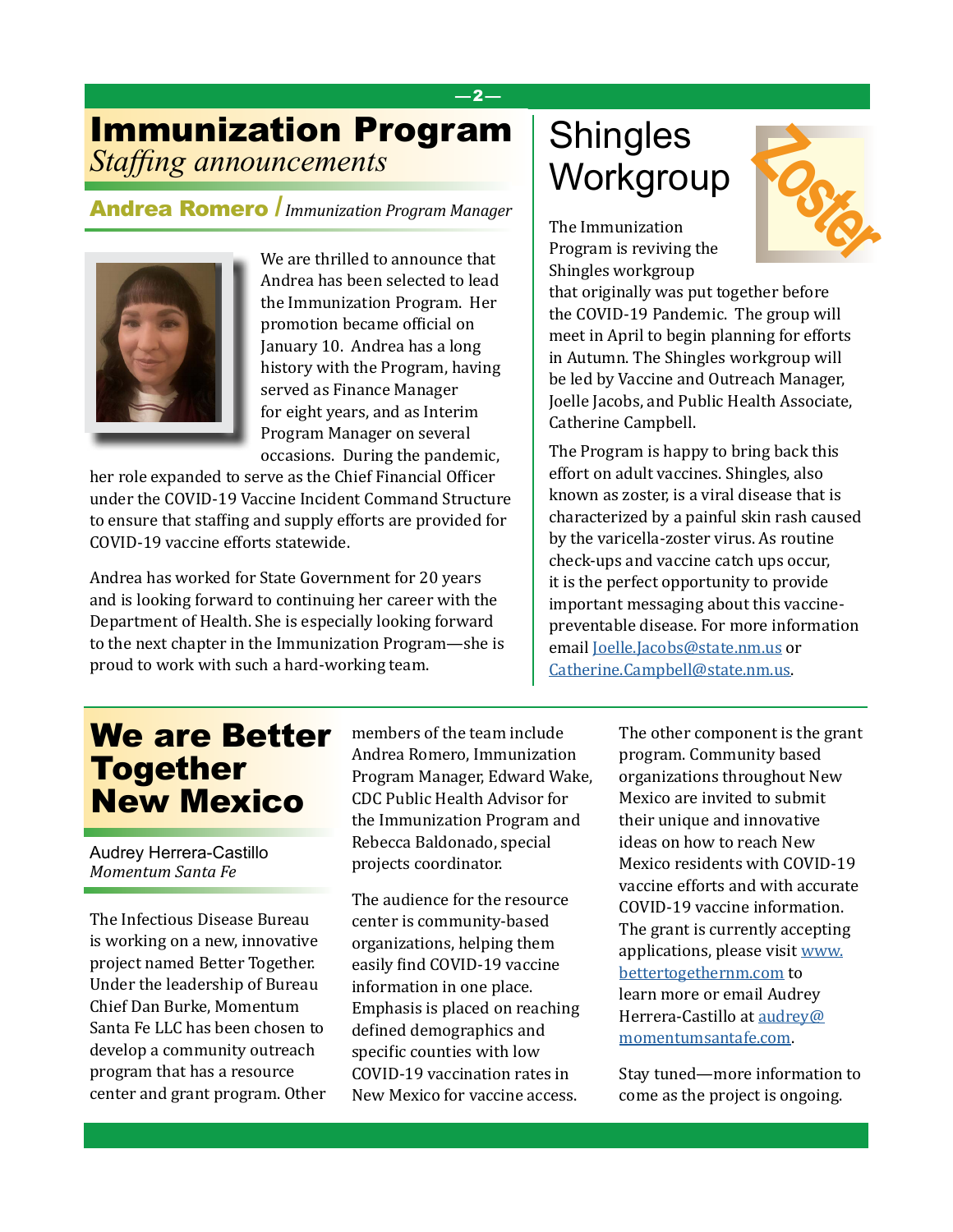#### **New pneumococal recommendations** *continued from front page*

and adults ages 19-64 with underlying medical conditions or concerning risk factors. Adults within these groups who have not previously received a pneumococcal vaccine, or whose vaccination history is unknown, should receive a dose of PCV20 or a dose of PCV15 followed by a PPSV23 dose 12



months later. Those who have previously received a conjugate vaccine (PCV13 or PCV15) should receive a dose of PPSV23 12 months after their last PCV dose. The dose of PPSV23 should be given after only after 8 weeks if the individual has an immunocompromising condition, cochlear implant, or cerebrospinal fluid leak. Those who have previously received the polysaccharide vaccine (PPSV23) should receive a dose of PCV20 or PCV15 at least one year after their most recent PPSV23 dose. The ACIP does not currently recommend any additional vaccines for patients who have received both a pneumococcal conjugate vaccine (PCV) as well as a pneumococcal polysaccharide vaccine (PPSV23).

New Mexico faces slightly higher rates of invasive pneumococcal disease (IPD) in those over the age of 65 compared to the rest of the United States.

These new simplified recommendations will ease the burden of pneumococcal vaccination on New Mexico providers, increase vaccination rates across the state, and hopefully reduce rates of IPD in our communities. For more information on pneumococcal indications and updated recommendations, please [click here.](https://www.cdc.gov/vaccines/hcp/acip-recs/vacc-specific/pneumo.html)

> **For NMSIIS users:** This recommendation helps simplify pneumococcal vaccination recommends across age and risk group. It is estimated that these recommendations will be reflected in the New Mexico Statewide Immunization Information System (NMSIIS), during the week of March 14th. The upcoming recommender version that will be in NMSIIS will remove previous, less accurate versions of recommenders and will integrate PCV15/20 with existing PCV13 series. Recommendations will also appropriately skip PPSV23 doses when they are not indicated due to PCV15 or PCV20 administrations. A

note will be placed on the NMSIIS News Feed to notify NMSIIS users and providers when these recommenders are enabled in the system.

[Click here](https://www.cdc.gov/vaccines/vpd/pneumo/downloads/pneumo-vaccine-timing.pdf) to access the full CDC's new pneumococcal vaccine timing for adults. Page 1 is pictured in the graphic above.

## **School Requirements 2022-23**

The New Mexico School and Daycare immunization requirements for the upcoming 2022-2023 school year are approved and the information can be accessed on the NMDOH website.

Go to [nmhealth.org](https://www.nmhealth.org/about/phd/idb/imp/sreq/) for downloadable details in English and Spanish.